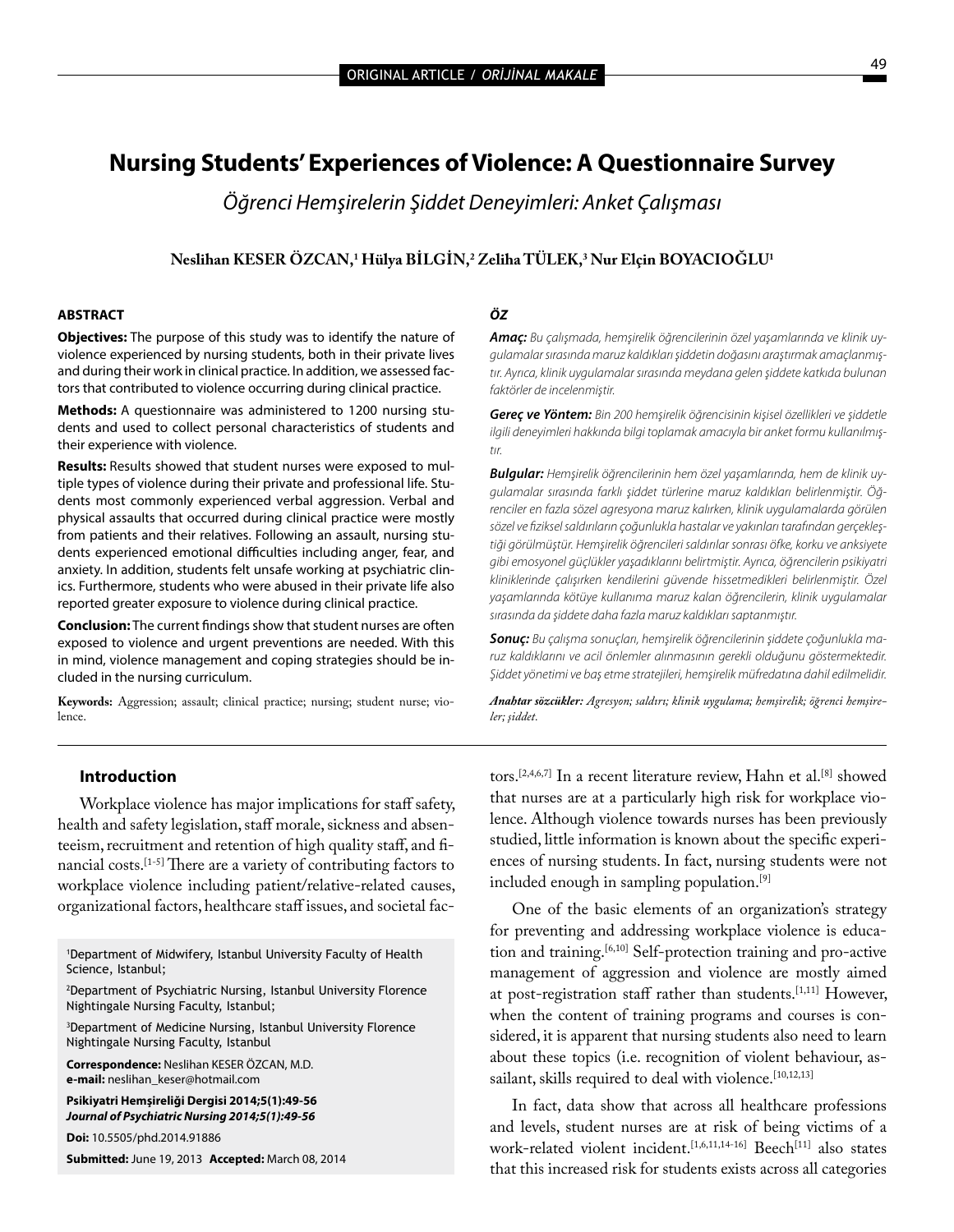of violence ranging from verbal abuse to major assault. In addition, numerous studies report that nursing students, younger nurses, and less experienced and less educated nursing staff are more vulnerable to patient aggression.<sup>[1,5,6,14,17-22]</sup> There is a changing trend in workplace violence, such that co-worker, physician, and academic staff-initiated violence has increased in healthcare professions. In a study examining horizontal violence (an act of subtle or overt aggression perpetrated by one colleague towards another colleague), Randle<sup>[23]</sup> claimed that the cycle of horizontal violence begins during nursing education. Therefore, regardless of rank or position, student nurses are exposed to several types of violence within their work environment.

Nau et al.<sup>[15]</sup> noted that nursing students are well prepared to deal with a patient's emotions; however, they are often ill prepared for handling aggressive behaviours. Student nurses frequently see themselves as having little or no power while in the role of a student, even though they may be exposed to aggressive behaviour from a variety sources (i.e. patient, visitors, healthcare staff, and educators). The inability to address aggression may cause or exacerbate a student's negative view of the profession.[9] Understanding the experiences of nursing students in response to violence is important because their clinical placement experience will influence their choices for postgraduate employment.[24,25]

In today's healthcare environment, there is an increasing awareness for zero tolerance policies regarding aggression and violence. However, at the same time aggression is seen as an inevitable problem of the profession, and there is a tendency to view aggression and violence as part of the job. Subsequently, healthcare-related violence is a complex problem, and the experience of student nurses plays a criticial role in the continuum of health care.

Therefore, the purpose of this study was to identify the degree of violence experienced by nursing students in their private and professional lives. Specifically, we assessed categories of violence and contributing factors to the violence that occurred during clinical practice.

### **Materials and Methods**

#### **Design**

This research project used a cross-sectional descriptive survey design, which was implemented between January to March, 2010.

## **Sample**

This study was conducted with students trained at five nursing colleges from different universities in Istanbul. All first, second, third, and fourth year nursing students were invited to participate in this study (first year students were included at the end of the semester, after completing their first clinical session). After gaining permission from school administrative boards, we approached students during lecture time and explained the aims of our study. A total of 1380 questionnaires were distributed and 1200 surveys (86.95% response rate) were completed and returned during class time.

#### **Instrument**

Surveys were conducted in the Turkish language and took approximately 15−20 minutes to complete. Researchers prepared the questions based on a literature review, and the survey contained two sections: 1) personal characteristic questions (i.e. student age, gender, class) and 2) questions about violent experiences in a student's private life and during his/ her clinical practice. Violence was separated into four categories, and participants were asked to answer questions according to each type of violence, how often the violence occurred, and who initiated the violence. Students were provided with the following definitions for each category:

(1) Verbal aggression: Words/gestures that are threatening, humiliating, repulsive or frightening, and/or being yelled or shouted at.

(2) Physical violence: Hitting, pushing, kicking, scratching, spitting, hair pulling, slapping, beating, and/or being attacked with an object or attack to property.

(3) Verbal-sexual aggression: Words, tips, glances, and gestures with sexual content

(4) Physical-sexual harrassment: Touching private places on the body of someone else without permission.[26]

The factor loads of their competence to identify aggression/violence were evaluated; the nursing students were found to be competent (the factor loads for private life:.36- .57, cronbach's alpha .78; for clinical practice: .51-.82, cronbach's alpha .83).

#### **Ethical Considerations**

Administrative boards of relevant schools provided study approval and gave permission as an internal review board. Issues regarding participant confidentiality and agreement of participation were verbally explained and verbal informed consent was obtained from all subjects. Participants were guaranteed that there would be no consequences for nonparticipation should they choose to decline participation at any stage of data collection. Participants' rights, dignity, and well-being were protected throughout the study. Following data collection, students were given information regarding counselling in case they felt traumatized from the study; however, no participants expressed a need for this option.

### **Data Analysis**

The Statistical Package for the Social Sciences (SPSS,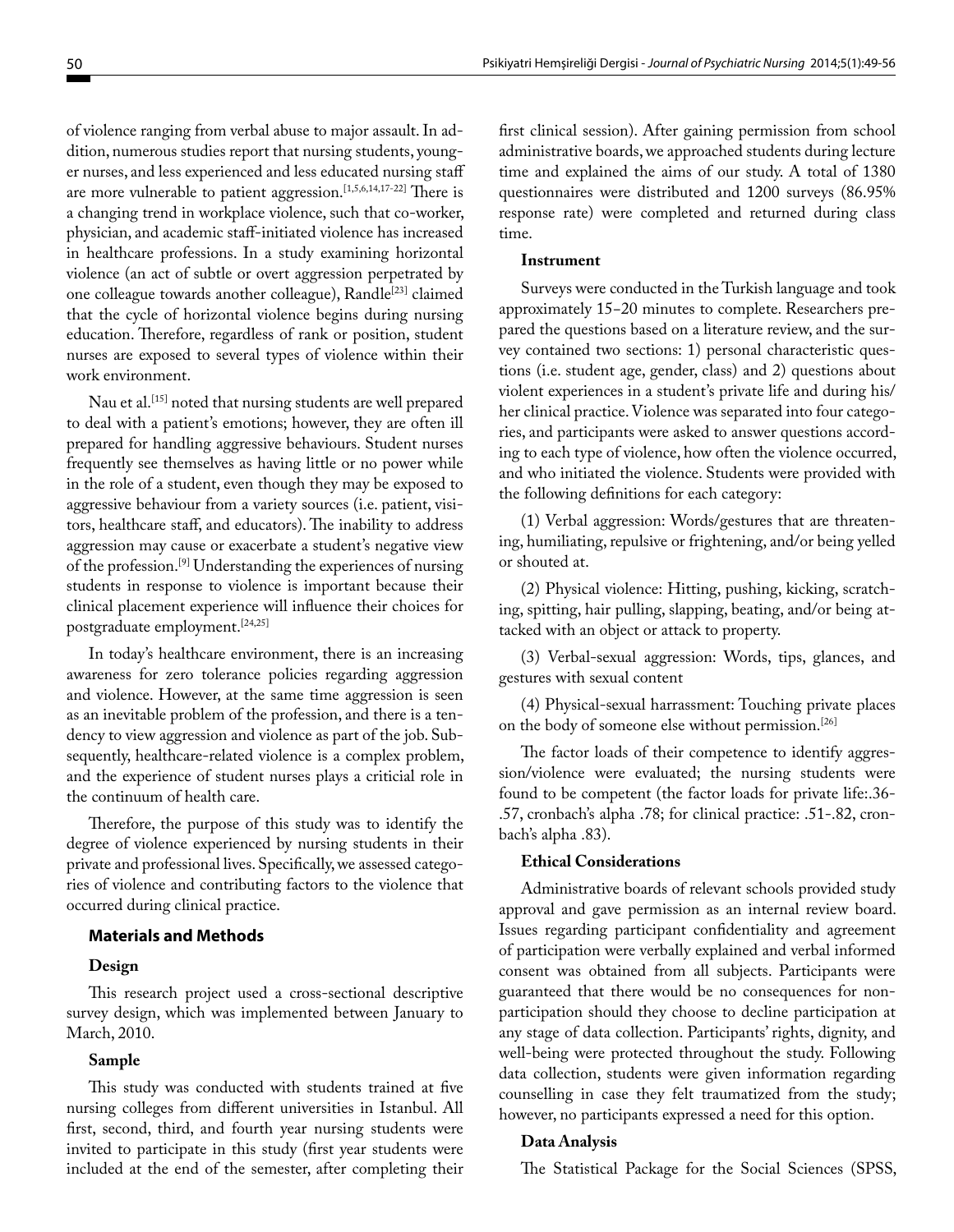v.15) analysed the data. Descriptive statistics (frequency, percentage) were used for the distribution of personal characteristics and the violent experiences of participants. Spearman's tests were also used to identify significant correlations between variables.

## **Results**

#### **Participant Profile**

The mean age of participants was 21.17 years (SD=1.95) and females made up the majority of subjects (94.1%, n=1127). The largest proportion of nursing students (34.1%, n=408) were in their second year of school, followed by third (25.4%, n=304), fourth (23.6%, n=283), and first year students (16.9%, n=203).

#### **Exposure to Violence**

## **Private Life**

Table 1 shows violent experiences reported by students in their private life. Participants most frequently experienced verbal aggression (64.4%, n=767) in their personal life.

### **Clinical Practice**

The most frequently experienced type of aggression and violence during clinical practice was verbal aggression (61.2%, n=728), followed by verbal-sexual aggression (15.9%, n=189), and physical violence (8.6%, n=102). Physical-sexual harassment were least reported among students (5.2%, n=62). Regardless of the category, patients were found to be the most common perpetrator for all types of violence in clinical areas, followed by a patient's relatives (Table 2).

## **Reported Reasons For Violence**

In response to the question, "why do patients exhibit violent behaviours in clinical settings?", students stated several reasons including, "poor environmental situations (crowding, noise, long waiting time, etc.; 71.4%, n=852), "the belief of being misunderstood" (63.8%, n=761), and "unmet expectations" (60.8%, n=725).

When students were asked, "why do health care staff exhibit violent behaviours to you during clinical practice?" the most common responses were "lacking empathy skills" (76.5%, n=914), "intense work pressure" (61.7%, n=737), and "demonstration of the power" (60.4%, n=721).

In regards to a lecturer's violent behaviours, the most common responses obtained were "demonstration of the power" (66.5%, n=795), "lacking empathy skills" (63%, n=753), and "being impatient" (37.2%, n=445).

#### **Consequences of Violence**

Over half of the students (53.2%, n=378) stated that they did not report the violent behaviour they experienced during clinical practice. They also noted that if they were to report, they preferred to contact a lecturer (33.9%, n=241).

Table 3 shows student reactions following violent behaviours experienced during clinical practice. Regardless of the assailant's identity, students most commonly felt "anger". After assault originating from patient and healthcare staff, students reported, "unwillingness to clinical practice", it means that they did not want to continue with clinical practice. Similarly, students experienced "estrangement to profession" following an assault from lecturers. Anxiety, lack of confidence, fear, and shame were the most common reported emotional reactions.

Although 47.1% (n=561) of students did not feel safe in clinical settings, students rated pediatric (36%, n=427) and gynaecologic and obstetrical (30.1%, n=357) clinics as the safest places. Psychiatric clinics were rated as the least safe place for students (3%, n=36).

## **Contributing Factors to Violence Experience in Clinical Practice**

Results showed that class level was related to certain types of violent behaviours. As students progressed in the program, the frequency of verbal, verbal-sexual aggression, and physical-sexual harassment increased (verbal r=.158, p=.000; physical r=.009, p=.0765; verbal-sexual r=.0168, p=.000; physicalsexual r=.058, p=.045). In contrast, neither a student's gender nor age was significantly related to violence experienced during clinical practice.

The relationship between violent situations in both private and clinical settings was separately examined for each category of violence. Although there was no significant relationship between physical violence and physical-sexual harrassment experiences during clinical practices and verbal aggression in private life, the relation with same direction was

**Table 1.** Distributions of being exposure to aggression and violence in private life of student nurses

|                          | Verbal |      | <b>Physical</b> |      | Verbal-sexual |      | Physical-sexual |      |
|--------------------------|--------|------|-----------------|------|---------------|------|-----------------|------|
|                          | n      | %    | n               | %    | n             | %    | n               | %    |
| Exposure in private life | 767    | 64.4 | 294             | 24.7 | 525           | 44.1 | 182             | 15.3 |
| Rarely                   | 399    | 33.5 | 214             | 18   | 294           | 24.7 | 146             | 12.3 |
| Sometimes                | 297    | 24.9 | 67              | 5.6  | 166           | 13.9 | 29              | 2.4  |
| Often                    | 71     | 6.0  | 13              | 1.1  | 65            | 5.4  |                 | 0.6  |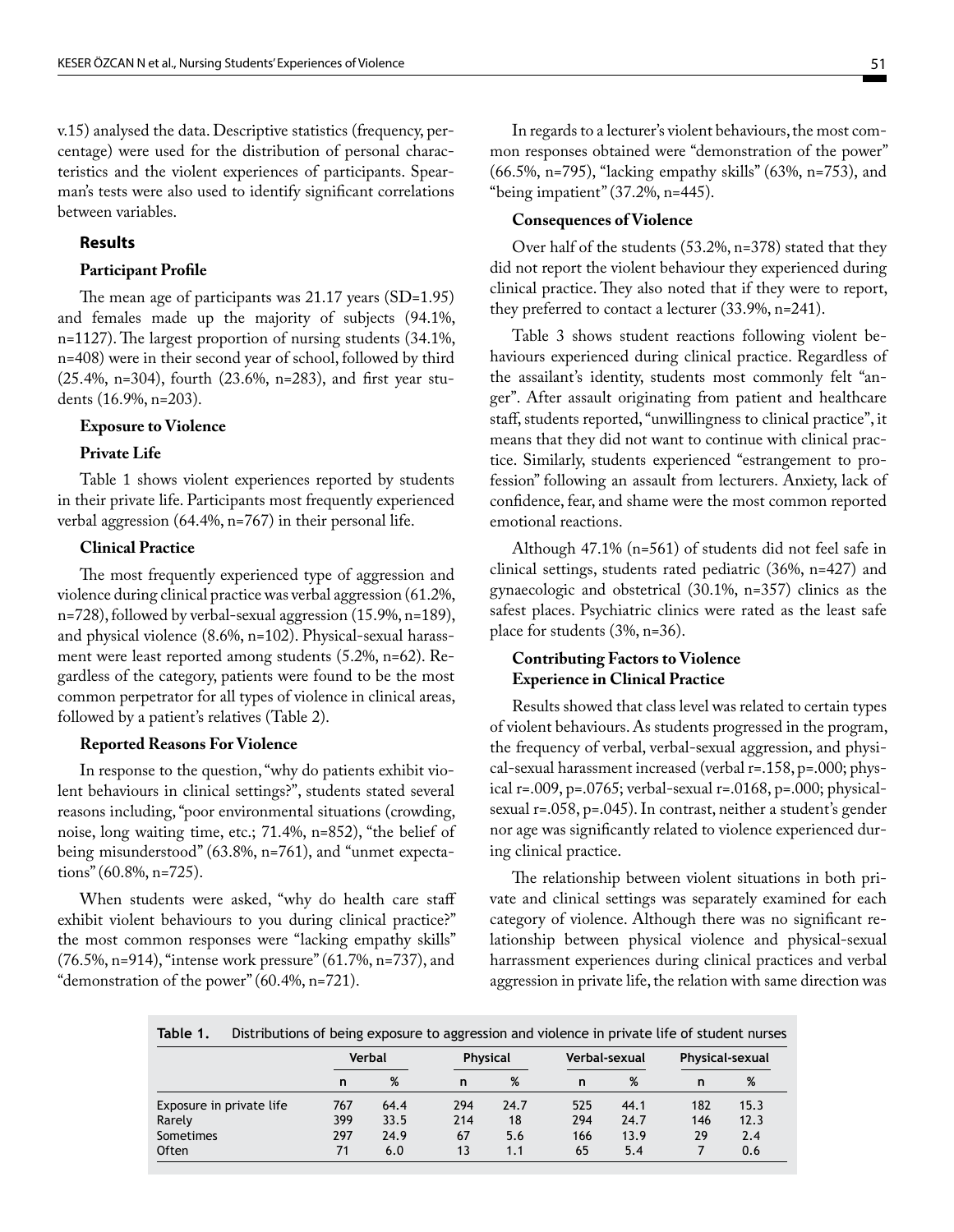| practices<br><b>Verbal</b><br>Physical |              |      |                |              |                |              |                 |              |
|----------------------------------------|--------------|------|----------------|--------------|----------------|--------------|-----------------|--------------|
| <b>Type</b>                            |              |      |                |              | Verbal-sexual  |              | Physical-sexual |              |
| Source                                 | $\mathsf{n}$ | $\%$ | $\mathsf{n}$   | %            | n              | %            | n               | $\%$         |
| Patient                                |              |      |                |              |                |              |                 |              |
| Rarely                                 | 340          | 28.6 | 55             | 4.6          | 98             | 8.2          | 38              | 3.2          |
| Sometimes                              | 105          | 8.8  | 9              | 0.8          | 16             | 1.3          | $\overline{2}$  | 0.2          |
| <b>Often</b>                           | 27           | 2.3  | $\overline{2}$ | 0.2          | 8              | 0.7          | $\overline{2}$  | 0.2          |
| <b>Total</b>                           | 472          | 39.7 | 66             | 5.6          | 122            | 10.2         | 42              | 3.6          |
| Relatives of patient                   |              |      |                |              |                |              |                 |              |
| Rarely                                 | 257          | 21.6 | 32             | 2.7          | 57             | 4.8          | 6               | 0.5          |
| Sometimes                              | 111          | 9.3  | $\overline{7}$ | 0.6          | 19             | 1.6          | $\overline{4}$  | 0.3          |
| Often                                  | 31           | 2.6  | 3              | 0.3          | 8              | 0.7          | $\mathbf{1}$    | 0.1          |
| <b>Total</b>                           | 399          | 33.5 | 42             | 3.6          | 84             | 7.1          | 11              | 0.9          |
| Lecturer                               |              |      |                |              |                |              |                 |              |
| Rarely                                 | 161          | 13.5 | 8              | 0.7          | 10             | 0.8          | 10              | 0.9          |
| Sometimes                              | 99           | 8.3  | 5              | 0.4          | $\overline{2}$ | 0.2          | $\mathbf{0}$    | $\mathbf{0}$ |
| Often                                  | 52           | 4.3  | $\overline{2}$ | 0.2          | $\mathbf{1}$   | 0.1          | $\mathbf{0}$    | $\mathbf{0}$ |
| Total                                  | 312          | 26.1 | 15             | 1.3          | 13             | 1.1          | 10              | 0.9          |
| <b>Nurses</b>                          |              |      |                |              |                |              |                 |              |
| Rarely                                 | 207          | 17.4 | $\overline{7}$ | 0.6          | 6              | 0.5          | $\overline{4}$  | 0.3          |
| Sometimes                              | 110          | 9.2  | 3              | 0.3          | 3              | 0.3          | $\mathbf 0$     | $\Omega$     |
| Often                                  | 45           | 3.8  | 3              | 0.3          | $\overline{2}$ | 0.2          | $\overline{2}$  | 0.2          |
| <b>Total</b>                           | 362          | 30.4 | 13             | 1.1          | 11             | $\mathbf{1}$ | 6               | 0.5          |
| <b>Doctors</b>                         |              |      |                |              |                |              |                 |              |
| Rarely                                 | 157          | 13.2 | $\overline{7}$ | 0.6          | 41             | 3.4          | $\overline{7}$  | 0.6          |
| Sometimes                              | 63           | 5.3  | $\mathbf{1}$   | 0.1          | 9              | 0.8          | $\mathbf{1}$    | 0.1          |
| <b>Often</b>                           | 15           | 1.3  | 3              | 0.3          | 6              | 0.5          | 3               | 0.3          |
| <b>Total</b>                           | 235          | 19.8 | 11             | $\mathbf{1}$ | 56             | 4.7          | 11              | $\mathbf{1}$ |
| Other staff                            |              |      |                |              |                |              |                 |              |
| Rarely                                 | 89           | 7.5  | 6              | 0.5          | 26             | 2.2          | 5               | 0.4          |
| Sometimes                              | 40           | 3.4  | 3              | 0.3          | 8              | 0.7          | 3               | 0.3          |
| Often                                  | 8            | 0.7  | $\mathbf{1}$   | 0.1          | 3              | 0.3          | $\mathbf 0$     | $\mathbf{0}$ |
| <b>Total</b>                           | 137          | 11.6 | 10             | 0.9          | 37             | 3.1          | 8               | 0.7          |

| Table 2. Types and sources of aggression and violence experienced by students during clinical |
|-----------------------------------------------------------------------------------------------|
| practices                                                                                     |

**Table 3.** The consequences of violent behaviours experienced by student nurses during clinical practices

| <b>Sources</b>                     | Patient |     | <b>Health care staff</b> |     | Lecturer     |     |
|------------------------------------|---------|-----|--------------------------|-----|--------------|-----|
| Consequences                       | %       | n   | n                        | %   | $\mathsf{n}$ | %   |
| Anger                              | 58.2    | 355 | 60.8                     | 285 | 61.4         | 197 |
| Fear                               | 19      | 116 | 10.4                     | 49  | 24.1         | 77  |
| Shame                              | 18.5    | 113 | 12.8                     | 60  | 24.4         | 78  |
| Anxiety                            | 27      | 165 | 21.7                     | 102 | 35.6         | 114 |
| Powerlessness                      | 12      | 73  | 10                       | 47  | 16.6         | 53  |
| Apaty                              | 17      | 104 | 14.7                     | 69  | 19.4         | 62  |
| <b>Helplessness</b>                | 10.7    | 65  | 8.1                      | 38  | 16.3         | 52  |
| Depression                         | 7.5     | 46  | 5.8                      | 27  | 15.9         | 51  |
| Self-blame                         | 13      | 79  | 8.3                      | 39  | 15.9         | 51  |
| The lack of confidence             | 25.4    | 155 | 22.6                     | 106 | 36.9         | 118 |
| Unwillingness to clinical practice | 35.8    | 218 | 35.6                     | 167 | 54.5         | 175 |
| Estrangement to profession         | 34.1    | 208 | 35.6                     | 167 | 58.4         | 187 |
| Disturbed social relations         | 14.1    | 86  | 15.6                     | 73  | 15.9         | 51  |
| Somatic complaints                 | 6.2     | 38  | 6                        | 28  | 7.5          | 24  |

found amongst other type of violence (Table 4).

As presented in Table 5, students who were exposed to any type of violence in clinical setting were also subjected to another types of violence (Table 5).

#### **Discussion**

#### **Exposure to Violence**

Our finding that students most commonly faced verbal aggression in their private life was consistent with previous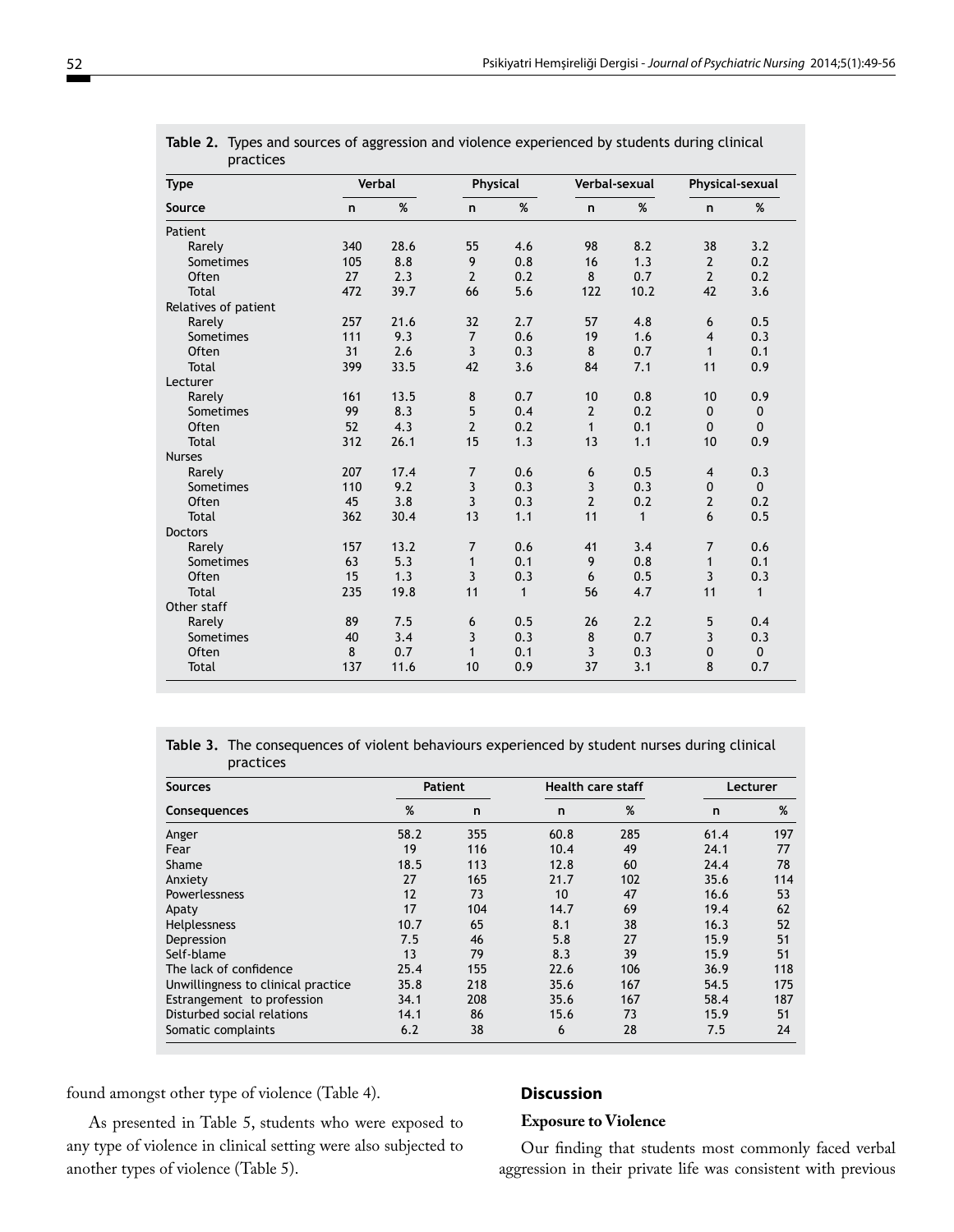| Private         | Verbal   | <b>Physical</b> | Verbal-sexual | Physical-sexual |  |
|-----------------|----------|-----------------|---------------|-----------------|--|
| <b>Clinical</b> |          |                 |               |                 |  |
| Verbal          | $.219**$ | $.120**$        | $.114**$      | $.059*$         |  |
| Physical        | .055     | .096**          | $.091**$      | $.150**$        |  |
| Verbal-sexual   | $.061*$  | $.081**$        | $.262**$      | $.177***$       |  |
| Physical-sexual | .005     | $.082**$        | $.071*$       | $.157**$        |  |

**Table 4.** The relationship between kind of aggression and violence experienced by student nurses

\*: p<0.05; \*\*: p<0.01 (spearman corelation).

**Table 5.** The interrelationship between kinds of aggression and violence experienced in clinical settings

|                                     | <b>Physical</b> | Verbal-sexual        | <b>Physical-sexual</b>           |
|-------------------------------------|-----------------|----------------------|----------------------------------|
| Verbal<br>Physical<br>Verbal-sexual | $.193**$        | $.201**$<br>$.360**$ | $.140**$<br>$.482**$<br>$.457**$ |
| **: p<0.01 spearman correlation.    |                 |                      |                                  |

reports. A study by Celik and Bayraktar<sup>[18]</sup> found that nursing students reported the rate of verbal aggression as 100%, followed by sexual (53.3%) and physical (5.7%) violence in their personal life. In addition, our results showing that student nurses experienced high exposure rates to all type of violence are consistent with the literature.

Regarding work-related violence, it is clear that verbal aggression is commonly displayed in clinical environments, and students are frequently subjected to these behaviours. Indeed, our finding that approximately 60% of students experience this type of violence compliments earlier research. Student reports of verbal aggression in clinical settings range from 35−92%.[14,27-29]

In addition, the gap observed between verbal aggression and other categories of violence in the current study is similar to previous results. For example, Celebioglu et al.<sup>[29]</sup> recently reported that verbal aggression rates were 91.6% according to student nurses in Turkey; however, physical-sexual harrassment rates were approximately 8% in this same population. Similarly, Hinchberger<sup>[9]</sup> found that verbal aggression was 69% and physical violence was only 10% among student nurses in the USA. In a recent study with a group of nursing students in Iran,<sup>[22]</sup> the rate of physical assault to students was 6.7%, similar to our findings (9%). Joint reports of "workplace violence in healthcare" by WHO, ILO ve  $ICN<sup>[26]</sup>$  further support these trends and declare that 27−67% of healthcare staff from various countries are exposed to verbal agression, while only 3−17% experience physical violence.[30]

Importantly, our results are consistent with the average nursing student's experience in Turkey. In a systematic review of violence towards healthcare workers in Turkey,[31] the rate of verbal aggression is reported at 46.7%−100%, the rate of physical violence at 1.8%−52.5%, and the rate of sexual violence at 1.1%−73%. Moreover, research emphasizes that nurses are at the greatest risk for work-place violence. In studies conducted with medical students, a group similar to nursing students in Turkey, Acik et al.<sup>[32]</sup> found that verbal aggression was reported by 65% of students and physical violence reported by 33%, while Aydın et al.<sup>[33]</sup> reported verbal aggression rates at 88.3% and physical violence at 2.9%. Although these are similar findings, the reported rates differ depending on participants and type of violence. Subsequently, it shoud be noted that studies on workplace violence in healthcare settings may differ in the definition and content of violent behaviours, as well as the sampled groups. Therefore, specific results may be restricted to an individual study.

The current results show that various perpetrators were detected according to violence category, which means that the identity of an assailant may vary depending on the type of violence. While patients and their relatives have been the primary perpetrators in studies investigating verbal aggression and physical violence,[14,18,29,34] healthcare workers are reported as perpetrators in studies evaluating psychological and sexual violence.[9,29,35] McKenna et al.[36] noted that patients were the primary perpetrators of verbal and verbal-sexual aggression; however, Hinchberger<sup>[9]</sup> reported that clinical staff was the most assailant group to students, as they were associated with approximately 50% of violence. The current results show that in addition to patient and relative aggression, nurses were perpetrators of verbal aggression and physical violence, and doctors were perpetrators of sexual violence. Celik and Bayrak-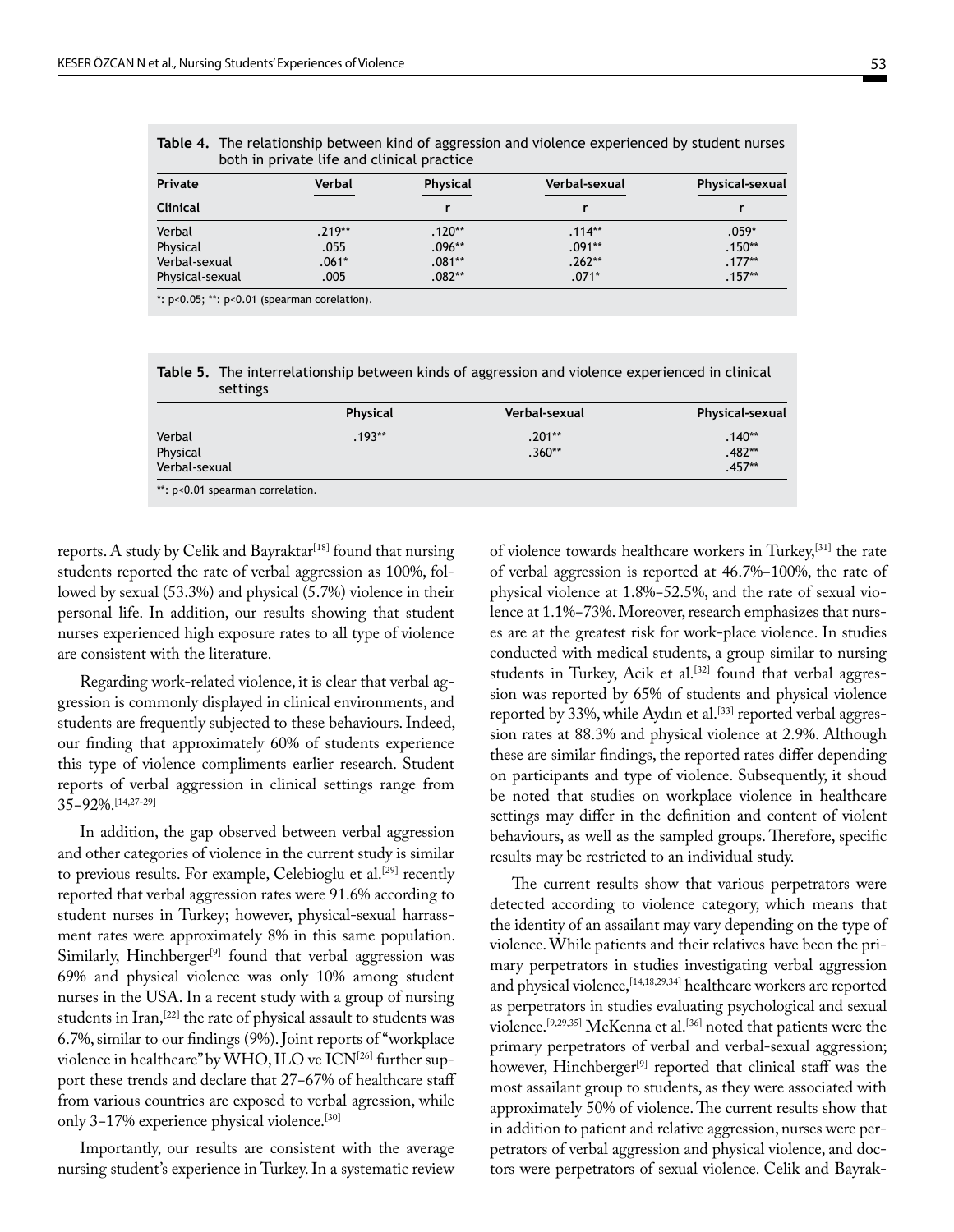$\text{tar}^{\text{[18]}}$  also reported that 33.8% of students were subjected to verbal aggression from nursing staff and 31.6% of students were subjected to same type of violence from doctors. In addition, patients and their relatives provided the most common sources of sexual violence.<sup>[18]</sup> Taken together, these data illustrate types of abuse that student nurses experience in clinical settings.

#### **Reported Reasons of Violence**

Patient and relative-related violence most commonly originates from poor environmental conditions and difficulties within the healthcare system.[37,38] These reasons are within an external model that demonstrates environmental effects on the incidence of aggressive events.<sup>[39]</sup> In our study, the reason for patient-initiated violent behaviours was the belief that patient's were being misunderstood. This explanation is dynamically similar to lacking empathy, which was the reported reason for violent behaviours from the healthcare staff. The current results also found intense work pressure and demonstration of power as reasons for healthcare staff to exert violent behaviours. In a study by Thomas and Burk,[40] students noted that nursing staff exhibited violent behaviors as a result of work load.

It is interesting that nursing staff that were targets of violent behaviours in clinical settings behaved similarly towards nursing students. Moreover, studies show that former victims choose inexperienced staff or student nurses as the new victims.[27,40,41] Thomas and Burk[40] pointed out that nurses placed at the bottom of the hierarchical structure have feelings of powerlessness and believe they do not receive enough support from their managers. This feeling of powerlessness then causes them to become a perpetrator of violent behaviour towards more powerless and inexperienced people (i.e. student nurses). Student nurses claim that nursing staff treats them with an insulting, sarcastic, impolite, and disrespectful manner, traits that may be used to exhibit violent behaviours.  $[40]$  In a qualitative analysis conducted by Lash et al.,  $[27]$  the authors argued that most students were victims of verbal aggression, and the most common perpetrators were clinical staff nurses. McKenna et al.<sup>[41]</sup> also mention that experienced nurses display psychological violence towards beginners.

Lack of empathy and demonstration of power, which were mentioned as causes of violence from lecturers, are similar explanations to those from other health care staff. Impatience experienced by the powerlessness and stress load of lecturers (lecturers working in our sample schools were not the regular staff working in clinics, yet they were responsible for guide students in clinical settings) was reflected to students having a negative attitude. Impatience may not differ from the dynamics of intensive work pressure and lack of empathy, and it appears that all three traits contributed to staff violence on

nursing students. Lash et al.<sup>[27]</sup> noted that student nurses believed that their lecturers were not accepted in clinics, which may provide another reason of students' violence experiences.

#### **Consequences of Violence**

In the current study, the basic emotional responses experienced by students after a violent incident were anger, anxiety, lack of confidence, fear, and shame. These responses are commonly found in the literature.<sup>[18,34,41-43]</sup> Unwillingness to continue in clinical practice and becoming disheartened to the profession are the most frequent responses following nurse and lecturer-initiated violent interactions, respectively.<sup>[18]</sup>

Many studies report that healthcare staff, including students, is exposed to more violent behaviours from patients and relatives in psychiatric clinics.<sup>[14,41,44-46]</sup> The current results confirm these findings, as student nurses' ranked psychiatric clinics as the least safe place for clinical practice. However, in a study investigating horizontal violence in the first professional year, McKenna et al.<sup>[41]</sup> found lower rates of horizontal violence in psychiatric clinics compared to other clinics. Therefore, although healthcare staff may feel unsafe in psychiatric clinics, these areas are not as affected by horizontal violence.

## **Contributing Factors to Violence Experiences in Clinical Practices**

The results of this study that class progression was associated with increased violence corresponds to Celik and Bayraktar's<sup>[18]</sup> results. This relationship is not surprising because as students advance in their education, they experience more clinical practice.

We also found a relationship between violence exposure in one's private life and violent experiences during clinical practice. This finding is supported by Little's work[20] about nurses' violence victimization. Revictimization studies examine the rates by which individuals in the general population who were abused as children sustain some form of abuse as adults. Little<sup>[20]</sup> suggests that child abuse may put a person at risk for sustained violence in the workplace. Vahip<sup>[47]</sup> also states that childhood abuse may produce vulnerability for exposure to violence. Unfortunately, detailed research in this area is lacking, and there are no comparison data exist as mentioned by Little.<sup>[20]</sup> Although we did not assess evidence for childhood abuse in the current study, our results showing a relationship between private and work-related exposure to violence offer support for the revictimization theory.

#### **Conclusion**

Our findings emphasize that student nurses are exposed to different categories of violence in their private life and in clinical settings. Students most frequently experienced verbal aggression, and patients and their relatives were the primary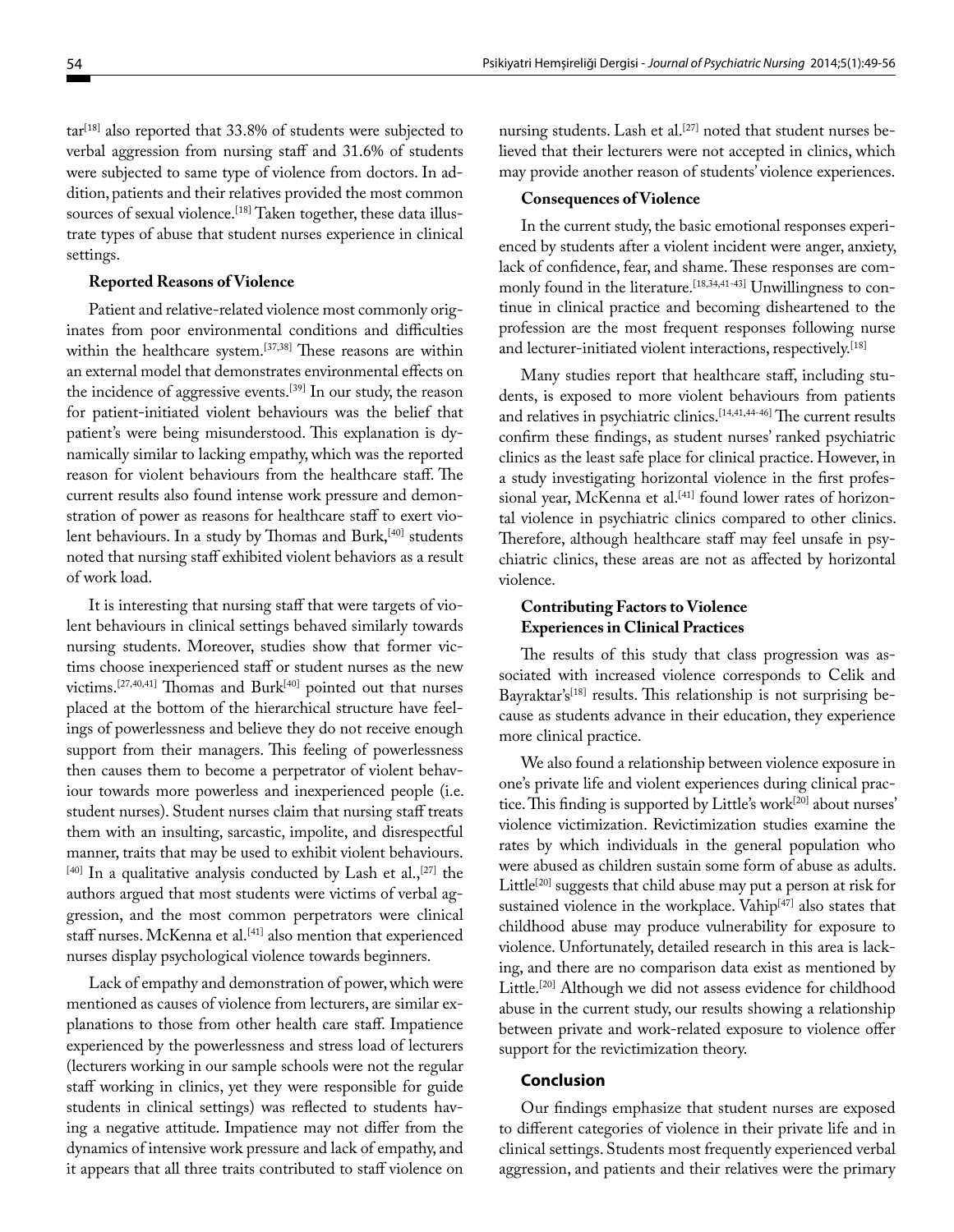sources of assaults occurring during clinical practice. The most common reasons for violence were poor environmental conditions and problematic relationship styles. Following an assault, students experienced anger, fear, and anxiety. Students also rated psychiatric clinics as the least safe work environment. In addition, the results showed that students abused during their private life were more likely to be exposed to violence during clinical practice.

Although the academic staff exhibited aggression towards nursing students, the severity of this relationship remains unclear. Regardless, this study provides evidence that academic and clinical staff members display violence towards their coworkers, and our findings suggest that healthcare leaders and administrators should take measures to ensure the safety of nursing students in clinical settings. Consequently, violence management should be added to the nursing curriculum.

Further studies required to examine how student nurses perceive the workplace violence. Qualitative studies based on individual lived experiences are recommended to investigate other related variables with violence and the nature of violence. The findings of previous experiences of violence in students'personal lifes are needed to investigate again in different samples. Detailed research according to each type of violence sources (patient/ relatives of patient, doctor, nurse, other staff and lecturer) of causes are suggested.

Conflict decrease/ prevention training are developed for both nurses and students. This training should be based on developing empathy skills and therapeutic communication usage and risk managemet, deescalation techniques. Nevertheless, the institution will receive managertal and structural measures to prevent violence in clinic, are the most important.

#### **Limitations**

It should be noted that research investigating sensitive issues, such as exposure to violence, is difficult because reporting violent experiences can be traumatic for subjects. Due to the lack of immediate reports and legal regulations, retrospective studies are commonly used to assess violent experiences. Therefore, it is possible that participants may have prejudices related to past experiences, which may lead them to bias their answers on the survey.

Even though the heterogeneity of the data is a strength, there are some concerns. The cultural differences among the students might have influenced perceptions of the detailed information provided about violent behaviors in the questionaire.

#### **References**

1. Beech B, Leather P. Evaluating a management of aggression unit for student nurses. J Adv Nurs 2003;44:603-12.

- 2. Farrell GA, Bobrowski C, Bobrowski P. Scoping workplace aggression in nursing: findings from an Australian study. J Adv Nurs 2006;55:778-87.
- 3. Grenyer BF, Ilkiw-Lavalle O, Biro P, Middleby-Clements J, et al. Safer at work: development and evaluation of an aggression and violence minimization program. Aust N Z J Psychiatry 2004;38:804-10.
- 4. Hesketh KL, Duncan SM, Estabrooks CA, Reimer MA, et al. Workplace violence in Alberta and British Columbia hospitals. Health Policy 2003;63:311- 21.
- 5. Winstanley S, Whittington R. Aggression towards health care staff in a UK general hospital: variation among professions and departments. J Clin Nurs 2004;13:3-10.
- 6. Beech B, Leather P. Workplace violence in the health care sector: A review of staff training and integration of training evaluation models. Aggression and Violent Behavior 2006;11:27-43.
- 7. Child RJ, Mentes JC. Violence against women: the phenomenon of workplace violence against nurses. Issues Ment Health Nurs 2010;31:89-95.
- 8. Hahn S, Zeller A, Needham I, Kok G, et al. Patient and visitor violence in general hospitals: A systematic review of the literature. Aggression and Violent Behavior 2008;13:431-41.
- 9. Hinchberger PA. Violence against female student nurses in the workplace. Nurs Forum 2009;44:37-46.
- 10. Oostrom JK, van Mierlo H. An evaluation of an aggression management training program to cope with workplace violence in the healthcare sector. Res Nurs Health 2008;31:320-8.
- 11. Beech B. Sign of the times or the shape of things to come? A 3-day unit of instruction on 'aggression and violence in health settings for all students during pre-registration nurse training'. Accid Emerg Nurs 2001;9:204-11.
- 12. Farrell G, Cubit K. Nurses under threat: a comparison of content of 28 aggression management programs. Int J Ment Health Nurs 2005;14:44-53.
- 13. Irwin A. The nurse's role in the management of aggression. J Psychiatr Ment Health Nurs 2006;13:309-18.
- 14. Ferns T, Meerabeau L. Verbal abuse experienced by nursing students. J Adv Nurs 2008;61:436-44.
- 15. Nau J, Dassen T, Halfens R, Needham I. Nursing students' experiences in managing patient aggression. Nurse Educ Today 2007;27:933-46.
- 16. Nau J, Halfens R, Needham I, Dassen T. The De-Escalating Aggressive Behaviour Scale: development and psychometric testing. J Adv Nurs 2009;65:1956-64.
- 17. Beech B. Aggression prevention training for student nurses: differential responses to training and the interaction between theory and practice. Nurse Educ Pract 2008;8:94-102.
- 18. Celik SS, Bayraktar N. A study of nursing student abuse in Turkey. J Nurs Educ 2004;43:330-6.
- 19. Echternacht MR. Potential for violence toward psychiatric nursing students: risk reduction techniques. J Psychosoc Nurs Ment Health Serv 1999;37:36-9.
- 20. Little L. Risk factors for assaults on nursing staff: childhood abuse and education level. J Nurs Adm 1999;29:22-9.
- 21. Rippon TJ. Aggression and violence in health care professions. J Adv Nurs 2000;31:452-60.
- 22. Aghajanloo A, Nirumand-Zandi K, Safavi-Bayat Z, Alavi-Majd H. Clinical violence in nursing students. Iran J Nurs Midwifery Res 2011;16:284-7.
- 23. Randle J. Bullying in the nursing profession. J Adv Nurs 2003;43:395-401.
- 24. Curtis J, Bowen I, Reid A. You have no credibility: nursing students' experiences of horizontal violence. Nurse Educ Pract 2007;7:156-63.
- 25. Nolan PW, Chung MC. Nursing students' perceptions of their first mental health placement. Nurse Educ Today 1999;19:122-8.
- 26. Di Martino V. Workplace violence in the health sector Country case studies Brazil, Bulgaria, Lebanon, Portugal, South Africa, Thailand, plus an additional Australian study: Synthesis Report. Geneva: ILO/ICN/WHO/PSI Joint Programme on Workplace Violence in the Health Sector; 2002.
- 27. Lash AA, Kulakaç O, Buldukoglu K, Kukulu K. Verbal abuse of nursing and